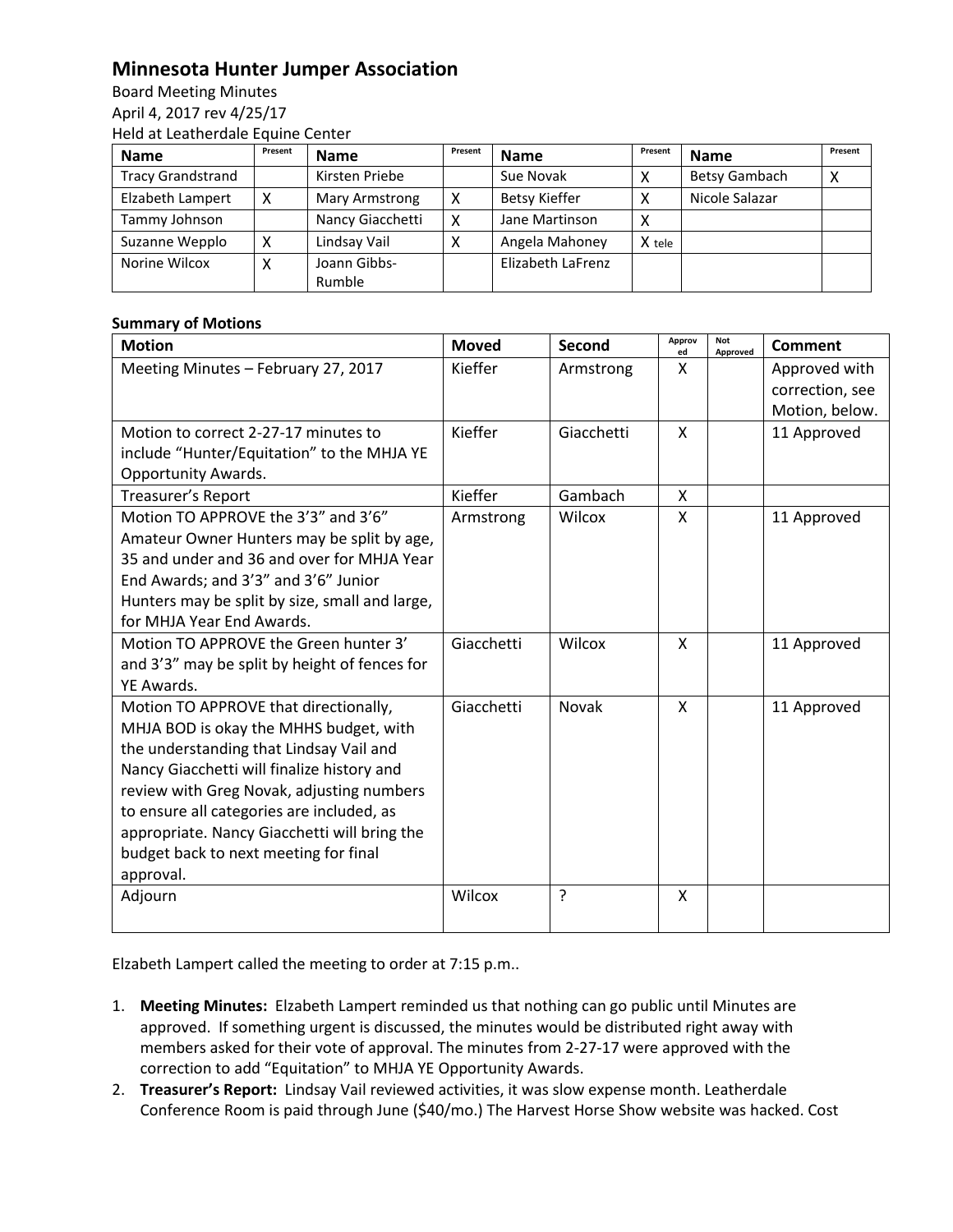of professional assistance to resolve issue and install software to avoid this occurring in the future: \$1,000. 2016 tax preparation will commence soon.

- 3. **Committee Budgets:** MHHS (see below,) otherwise, no discussion on other budgets.
- 4. **Show Standards Specifications and Approvals:**
	- Previously approved 2017 Specifications were distributed via email to show managers. Betsy Kieffer has not yet heard from anyone.
	- Betsy Kieffer recommended we amend the wording, and significant discussion was held regarding 2017 Specifications for 3'3" and 3'6" Amateur Owner Hunters and 3'3" and 3'6" Junior Hunters approved at the 2-27-17 BOD meeting. A motion made to add the phrase "may be split" to the Specs. To be written as follows: 3'3" and 3'6" Amateur Owner Hunters may be split by age, 35 and under and 36 and over, for MHJA Year End Awards; and 3'3" and 3'6" Junior Hunters may be split by size, small and large, for MHJA Year End Awards. A motion was made and approved for this revision.
	- Betsy Kieffer recommended we add the same wording to the Green Hunter 3' and 3'3"; to read: Green Hunter 3' and 3'3" may be split by height of fences for MHJA Year End Awards. A motion was made and approved.
- 5. **Zone VI:** Zone Specs for 2018 will be published around May 1, 2017. Betsy Kieffer recommended we all read them.
- 6. **MHHS Committee:** Therese Faulconbridge was able to teleconference in on this portion of the meeting. Nancy Giacchetti reviewed the overall MHHS budget. Lindsay Vail pointed out that the budget needs revision to ensure all appropriate expenses are included in the history, and 2017 reflects categories that may have been missed. Nancy Giacchetti and Lindsay Vail will work to complete this and will review the revised document with Greg and Therese prior to April 24. TOH will be overseeing the dinner event, with Kristen Corrigan, a professional event coordinator, leading the process. Kristen has been advised that caterers outside the MN State Fair list must be preapproved; she also indicated the plan to purchase linens as a means to saving money in the future. Therese advised that the dinner "clicks" indicated 500 people were fed last year. There will be a cap on 500 dinners for 2017. The intention is to do a significant communication effort in advance of the show so attendees know the cap and ticket(s) they will receive. There is work to be done in this area.

In summary, a motion was made that directionally, MHJA BOD is okay the MHHS budget. Lindsay Vail and Nancy Giacchetti will finalize history and confirm nothing was missed or needs revision for 2017. Nancy Giacchetti will review the updated history and budget categories with Greg and Therese, adjusting numbers to ensure all categories are included, as appropriate. Nancy Giacchetti will bring the budget back to next meeting for final approval.

- 7. **Website:** Based on input regarding the Harvest Show hack, Nancy Giacchetti will follow-up to confirm the MHJA site is safe, or action needs to be taken.
- 8. **Membership:** There are currently 201 members. Since last month: 22 renewed and 5 new members. Betsy Kieffer will provide Nancy Giacchetti the revised roster for posting on the website.
- 9. **MHJA Horse Show:** Norine Wilcox provided an update on the status of preparations. They are in good shape. The MHJA Show Committee is solid, but still underway obtaining sponsors. They have received \$670, and collected an additional \$1,220 in pledges for a total of \$1,890. (Last year was \$3,190.) A request for helping Mary Armstrong with Raffle items was made. Elizabeth Lampert will contact Nancy Giacchetti with information and a link to be used in requesting volunteers. This will be posted on Face Book and the MHJA website. At the conclusion of the BOD meeting, Elzabeth Lampert indicated with the loss of fall shows (Otter Creek and Maffitt Lake) it is becoming more important if we won't be showing our horse at the MHJA Show, we consider making every effort to volunteer or donate money to the MHJA Show.